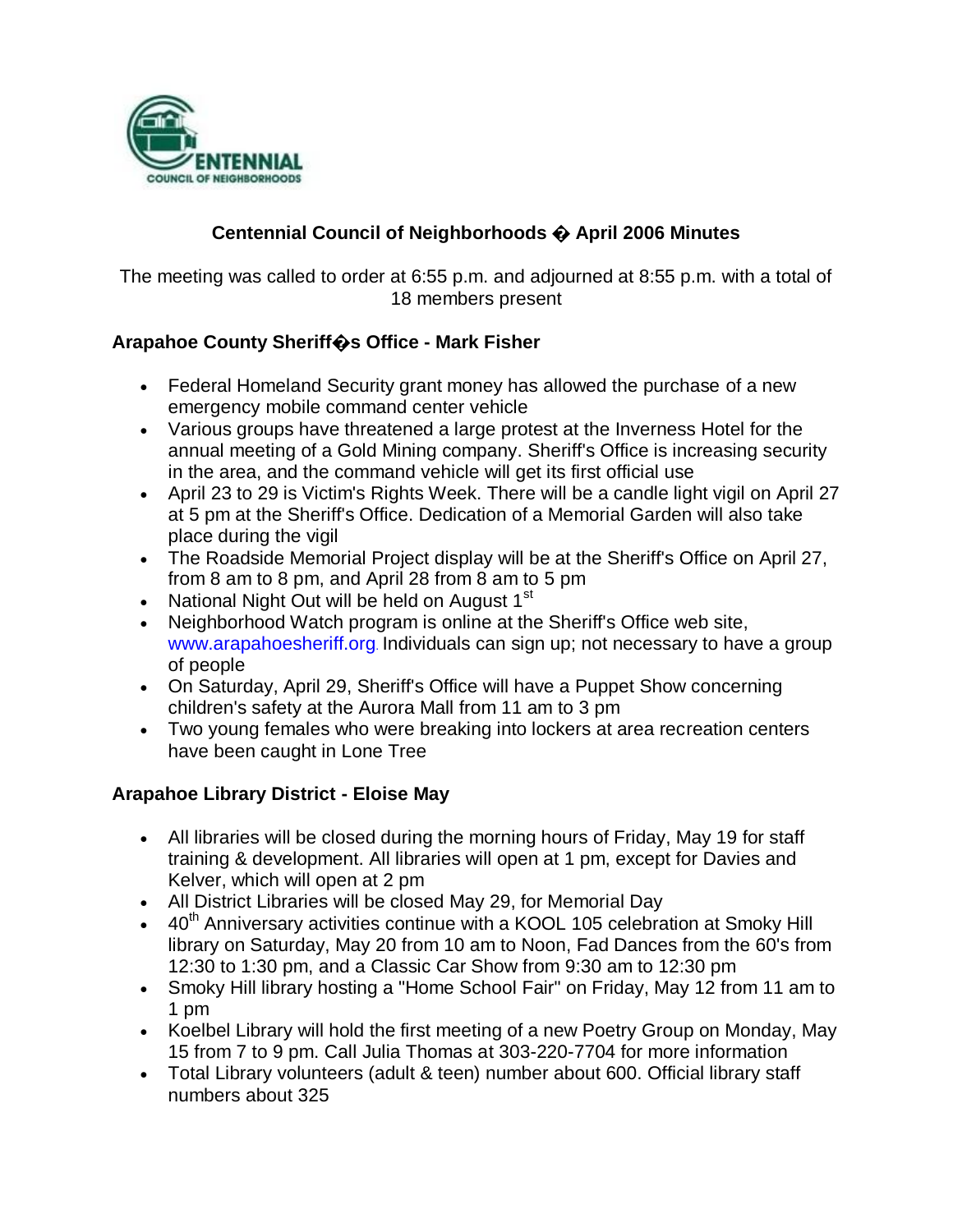### **Arapahoe Park and Recreation - Rebecca Nash**

- Canyon Creek  $5<sup>th</sup>$  grade school kids helped clean up Pioneer Park last Saturday
- Boy Scout Eagle Project is constructing a horse trail in May
- Various construction projects and plans for detention ponds along Piney Creek are in process
- Tree planting project went very well. Several HOA's also took advantage of the discount for the trees

# **South Metro Fire District - Bob Rinne**

- South Metro has also obtained a new mobile command vehicle. Only 6 were funded for the entire Denver metro area
- The Colorado State Emergency Operations Center is located in the South Metro Administration building
- South Metro has installed software that constantly monitors the locations of equipment and then moves the units between stations so that all areas always have complete coverage for fire and medical emergencies. It uses historical data to help determine what action to take
- South Metro has completed the process and has received official Accreditation. Only 113 fire agencies in the world have achieved this status
- On the south end of the district, South Metro has done much wildland fire mitigation
- South Metro has a child car safety program where fire personnel will help to correctly install child safety seats in your car. Because of such a high demand, South Metro will partner with the other fire agencies to also provide this service
- Fire Districts are providing education to assisted living centers concerning fire and medical safety
- Fire District training officers are presently at a Training Convention to help them prepare for a major disaster situation (plane crash, Columbine School type situation, building collapse, etc)
- Multiple fire districts recently completed a joint training exercise at an empty building in the Greenwood Plaza Business complex
- South Metro will provide a tour of their building & Emergency Operations Center for CenCON members in July

# **South Suburban Park & Recreation - Jean Flynn**

 SSPD board election is scheduled for Tuesday, May 2, 2006. Candidates of fouryear terms are:

Mr. Jerry D. Call (incumbent), Mr. Peter L. Campe Mr. Philip J. Cernanec Mr. Dennis D. Erickson Mr. John F. Kent Mr. Harold L. Neal Mr. Don Pritchett Mr. Richard L. Sazpansky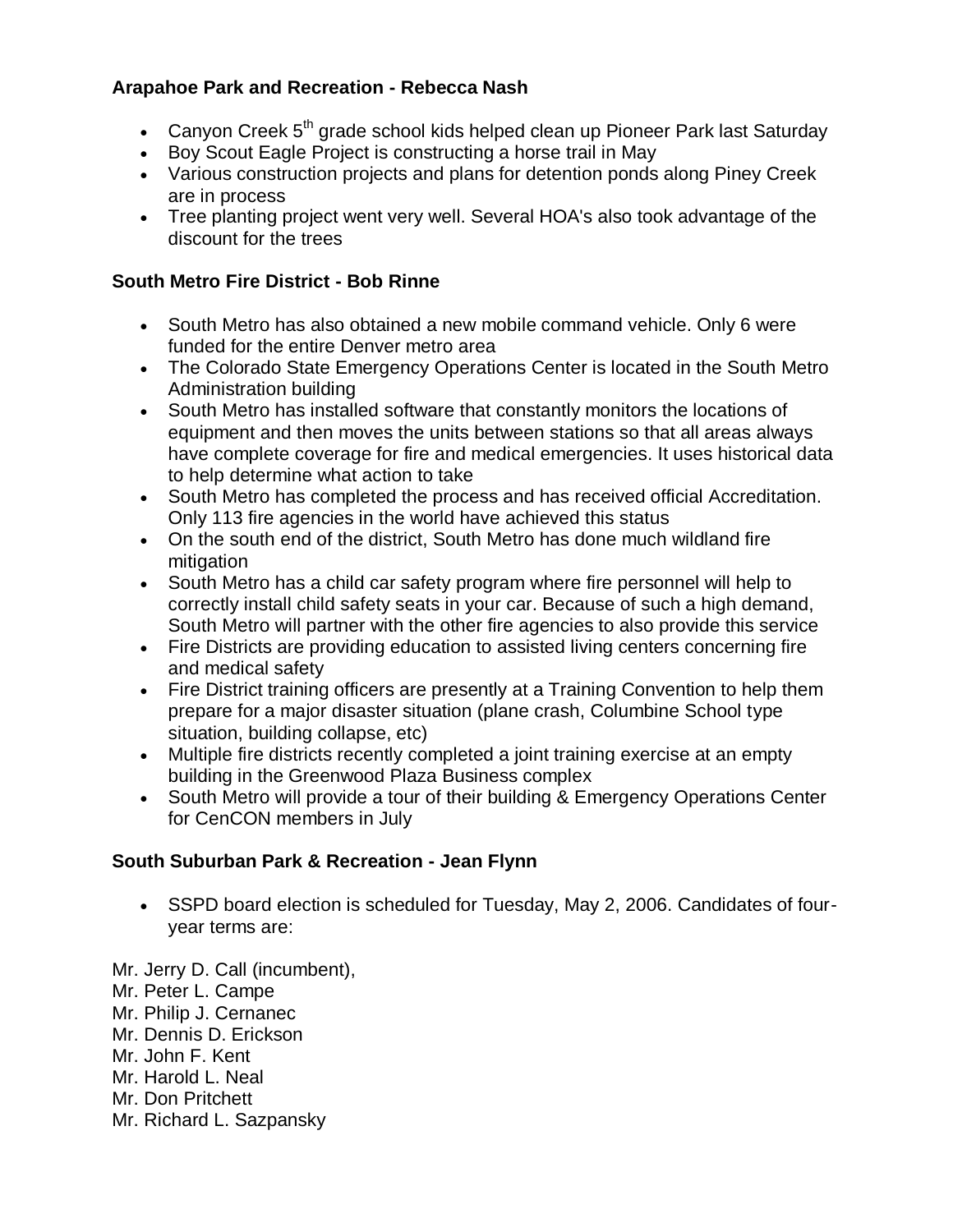- Eligible, registered voters will be instructed to vote for three candidates.
- Applications for absentee ballots can be completed in person Monday through Friday, 8 am to 5 pm, at 6631 S University Blvd. until Friday, April 28. There are no ballot issues to be voted on
- If you have questions or would like an absentee ballot application, call South Suburban at 303-798-5131
- Machine voting will be utilized at the following polling places from 7 am to 7 pm

Littleton Golf and Tennis Club, 5800 S Federal Blvd Buck Community Recreation Center, 2004 W Powers Ave Goodson Recreation Center, 6315 S University Blvd Castlewood Library, 6739 S Uinta Street South Suburban Golf Course, 7900 S Colorado Blvd Acres Green Elementary School, 13524 Acres Green Dr Lone Tree City Offices, 9777 S Yosemite St

#### **City of Centennial - Nancy Reubert**

- First of two public hearings on Southglenn redevelopment proposal will take place at the Planning & Zoning Commission Wednesday evening, April 26, at 7 pm, in the Council Chambers. Interested folks should plan to attend
- The application packet materials for this project can be downloaded at www.celebratesouthglenn.com. Click on "The Latest Update". Warning for those with a 56k dialup: the files are large and numerous. Alternatively, they can also be viewed at the city offices
- Tentative date of the second Southglenn public hearing is June 5, at the City Council meeting, 7 pm, in Council Chambers
- There is a "draft" vicious animals ordinance that can be viewed on the city website, www.centennialcolorado.com. Go to the agendas archive, and look at the agenda files for March 13. This draft will change some before it comes back to Council, and that is tentatively scheduled to occur in mid-May
- The city has begun the process of annexing the Fetters property, also called Vermilion Creek. It will bring the Tagawa nursery and other property along the west side of Parker Road into the city. A public hearing has been set for May 22, 7 pm, at a City Council special meeting. Packet materials will be available on the city website on the Friday before the meeting
- By proclamation of the mayor, Centennial�s official elevation has been set at 5,676 feet

### **Presentation - Vermilion Creek � Jason Sherrill**

- Property is planned to be annexed into City of Centennial before development
- Development will include open space, residential, commercial, some retail, and a town center with a cultural facility on approximately 204 acres along Parker Road from Broncos Parkway on the north to 17 Mile House on the south
- Land contours and building height will be such that views of the mountains by surrounding communities will not be obstructed
- Some restored historical buildings will be moved to the southern end of the property to complement the 17 Mile house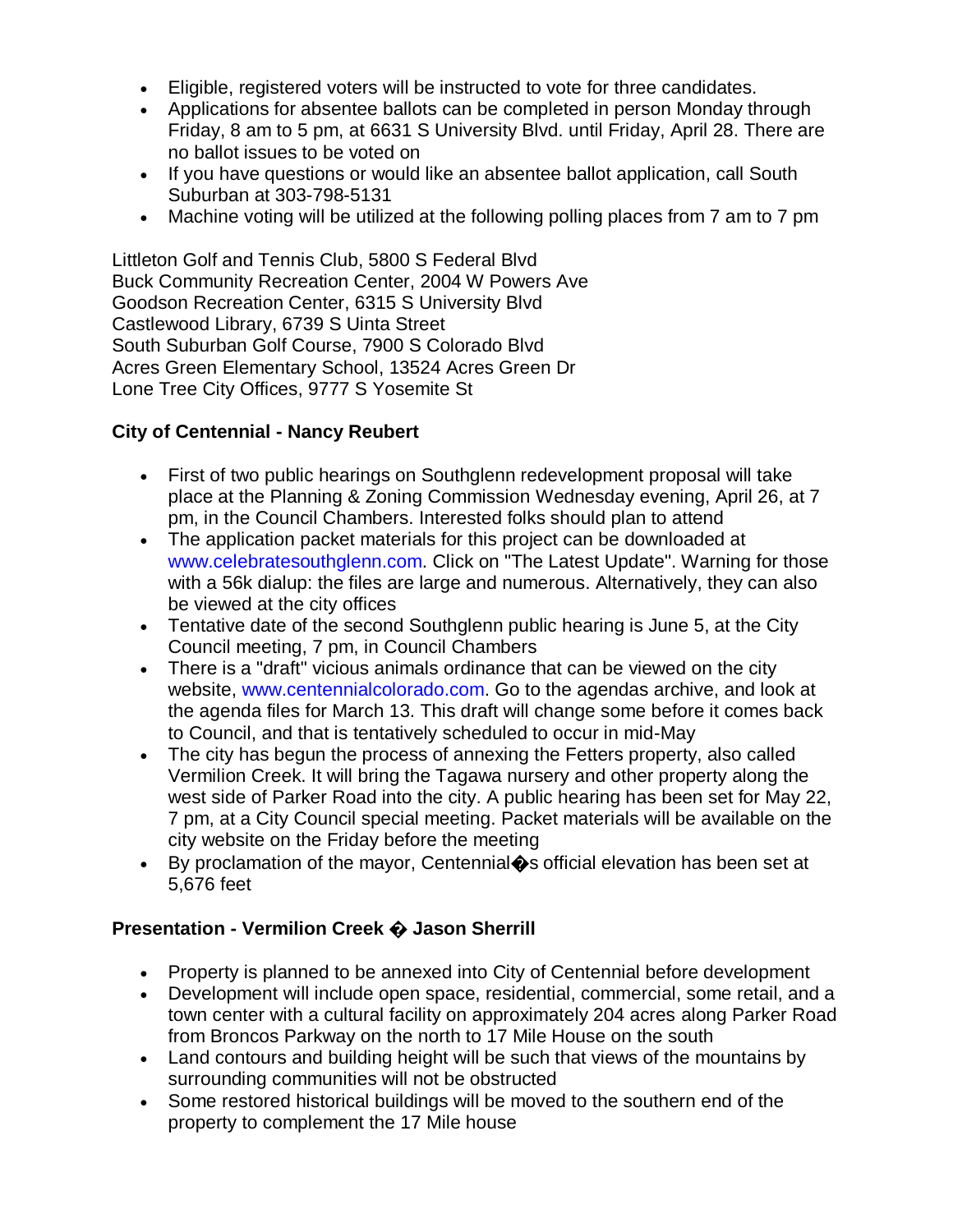### **CenCON Reports - President - Cathy Noon**

- Colorado DOT wants express toll lanes on C-470. Douglas County and City of Centennial are opposed to this
- A copy of the Arapahoe Road Corridor meeting minutes and presentation is available on the CenCON web site, www.cencon.net
- Community Association Institute will have a "round table", hosted by Centennial in September. Moved by Gerry Cummins and seconded by Ron Podboy that CenCON provide an unspecified amount of money to provide refreshments at the meeting. Approval was unanimous
- Betty Ann Habig volunteered to serve as VP Membership, Gerry Cummins volunteered to serve as Secretary, and Don Strickland volunteered to serve as Treasurer. Moved by Lynn Leader and seconded by Ron Podboy to accept this slate for the election of new CenCON officers (President and VP - Plans remaining the same). Approval was unanimous
- Moved by Michael Kirrane and seconded by Jim Levy to establish a committee position for maintaining the CenCON Web site and other Technology issues. Approval was unanimous
- Moved by Michael Kirrane and seconded by Don Strickland to provide a monthly allowance of \$25 to both the Secretary and Technology positions. Approval was unanimous
- Moved by Michael Kirrane and seconded by Ed Massman that the CenCON Bylaws be amended so that the CenCON Associations become a permanent part of the CenCON structure. Approval was unanimous

#### **- Minutes - Frank Green**

 Moved by Gerry Cummins and seconded by Michael Kirrane to approve the minutes of the March meeting. Approval was unanimous

### **- Treasurer - Gerry Cummins**

| Checking<br><b>Previous Balance:</b> | \$ Savings<br>368.21 Previous Balance:                      | \$3719.06 |
|--------------------------------------|-------------------------------------------------------------|-----------|
| Income:                              | 270.00 Income (Interest):                                   | 1.38      |
| Expenses:                            | -8.77 Income (Dues)                                         | 330.00    |
| <b>Closing Balance:</b>              | $\begin{matrix} & \$\\629.44 \end{matrix}$ Closing Balance: | \$4050.44 |

### **- Plans - Jim Levy**

- No representatives from the City of Centennial participated in any discussion or presentation of developer plans or comments
- Copies of the submitted comments for developer plans will be sent to all CenCON members